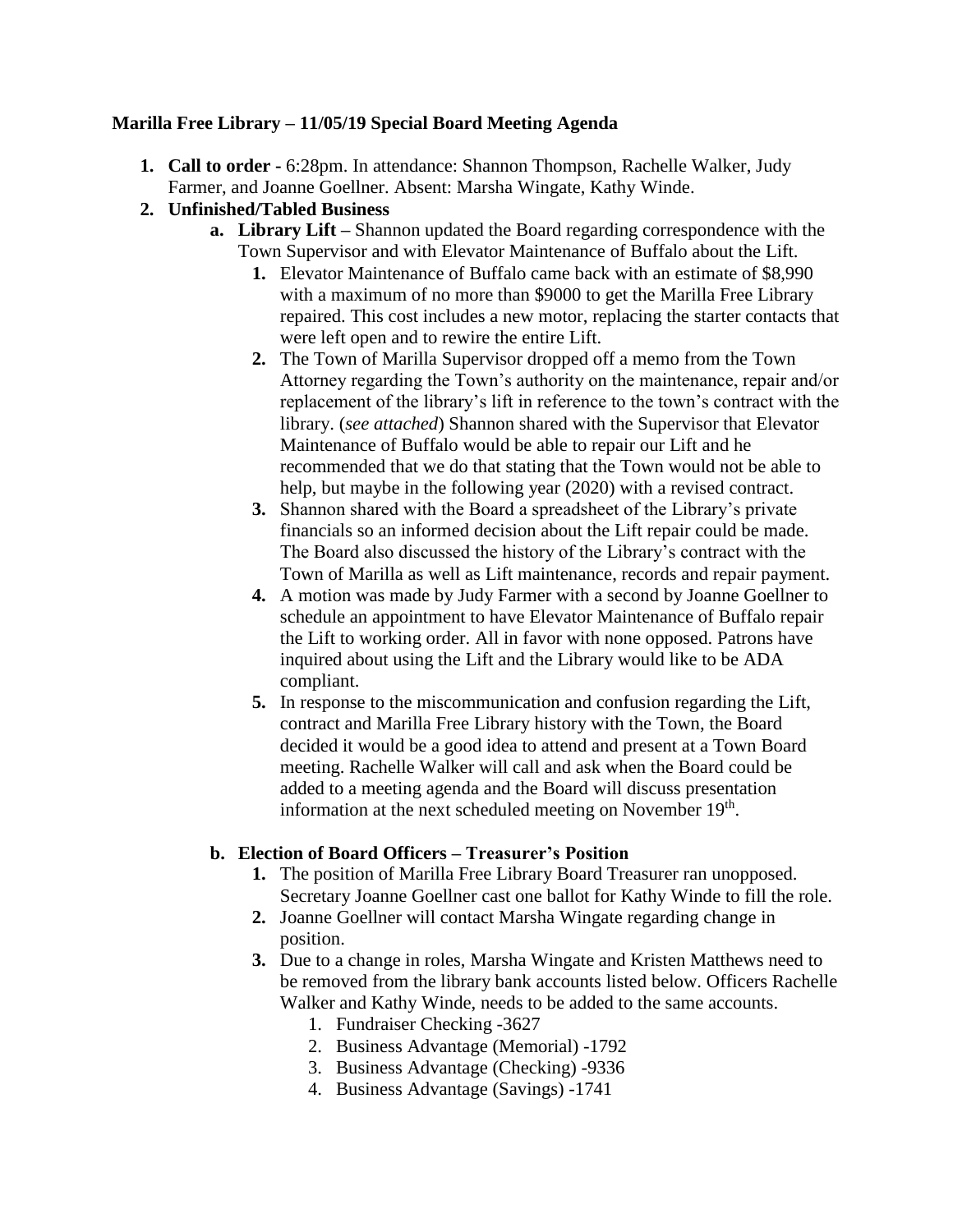- 5. Town Funds -8434
- 6. Capital Funds CD -0190
- **3. Other Business** 
	- **a. Young Waterproofing Co.** Young Waterproofing Co. took care of the removal of mold/water damage from the library basement closet on 11/05/19.
	- **b. Light Replacement**  Shannon shared the Library would soon receive a quote for the new energy efficient LED lights and ballasts.
	- **c. Needed Items**  Shannon asked the Board if she could use a check to order some new lawn markers for winter, a garbage can with a lid for the bathroom to go with the new changing table that was installed and a dehumidifier recommended by Young for the moisture issue in the basement. A motion was made by Judy Farmer with a second by Joanne Goellner to give Shannon the authority to use a check to purchase these items rather in lieu of self-purchase with reimbursement. All in favor with none opposed.

## **4. Next Regular Meeting: 11/19/19 6:30pm**

**5. Adjournment -** There being no further business to conduct, a motion to adjourn the meeting was made by Joanne Goellner at 7:09pm with a second by Judy Farmer. All were in favor with none opposed.

Meeting Minutes Respectfully Submitted, November 12<sup>th</sup>, 2019 by Joanne Goellner, Secretary.